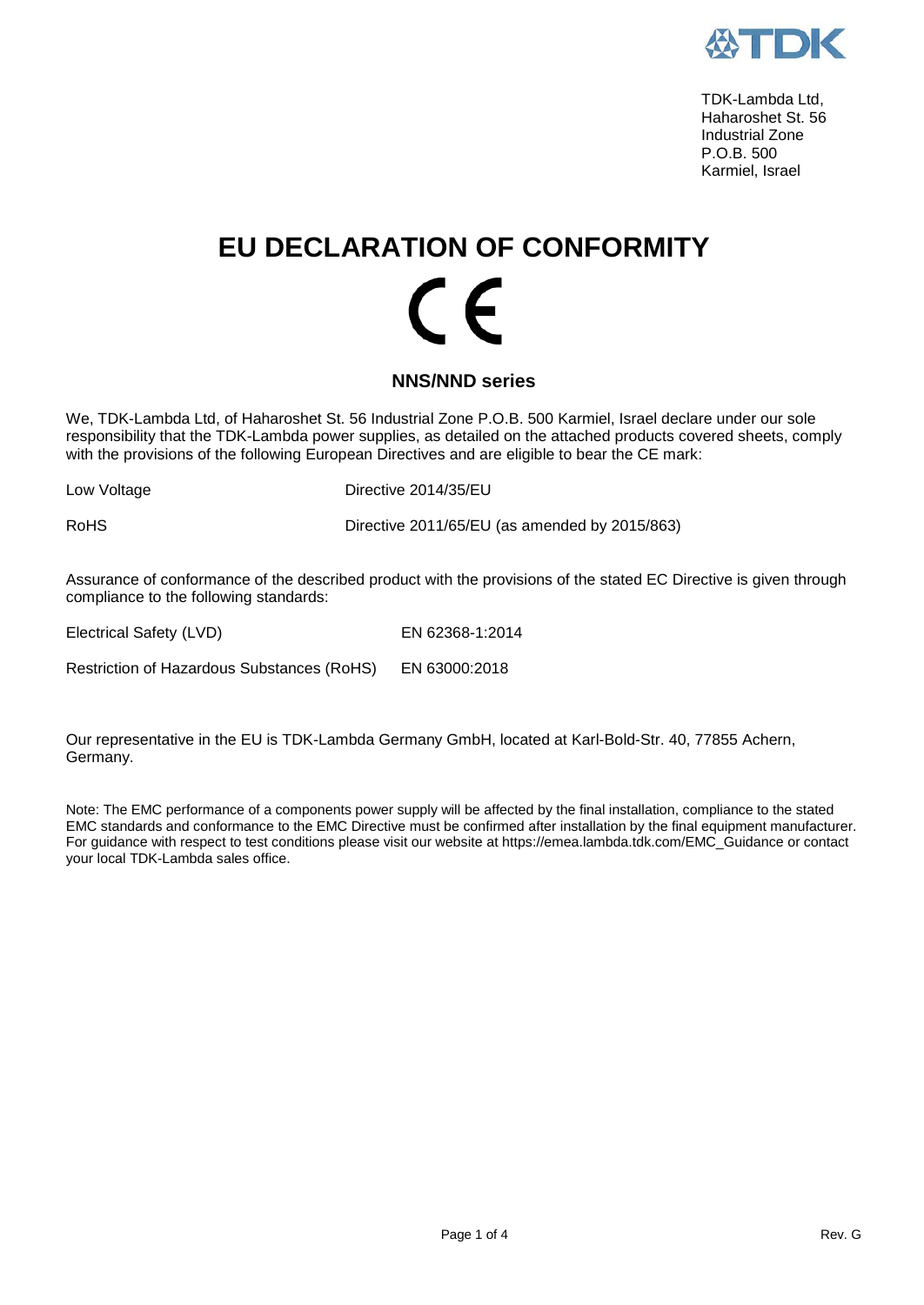

 TDK-Lambda Ltd, Haharoshet St. 56 Industrial Zone P.O.B. 500 Karmiel, Israel

## **UK DECLARATION OF CONFORMITY**



We, TDK-Lambda Ltd, of Haharoshet St. 56 Industrial Zone P.O.B. 500 Karmiel, Israel declare under our sole responsibility that the TDK-Lambda power supplies, as detailed on the attached products covered sheets, comply with the provisions of the following European Directives and are eligible to bear the UKCA mark:

Electrical Equipment (Safety) Regulations 2016

Restriction of the Use of Certain Hazardous Substances in Electrical & Electronic Equipment Regulations 2012

Assurance of conformance of the described product with the provisions of the stated UK Regulation is given through compliance to the following standards:

Electrical Safety EN 62368-1:2014

Restriction of Hazardous Substances (RoHS) EN 63000:2018

Our representative in the UK is TDK-Lambda UK Ltd, located at Kingsley Avenue, Ilfracombe, Devon, EX34 8ES, UK.

Note: The EMC performance of a power supply will be affected by the final installation, compliance to the stated EMC standards and conformance to the EMC Regulation must be confirmed after installation by the final equipment manufacturer. For guidance with respect to test conditions please visit our websit[e https://emea.lambda.tdk.com/EMC\\_Guidance](https://emea.lambda.tdk.com/EMC_Guidance) or contact your local TDK-Lambda sales office.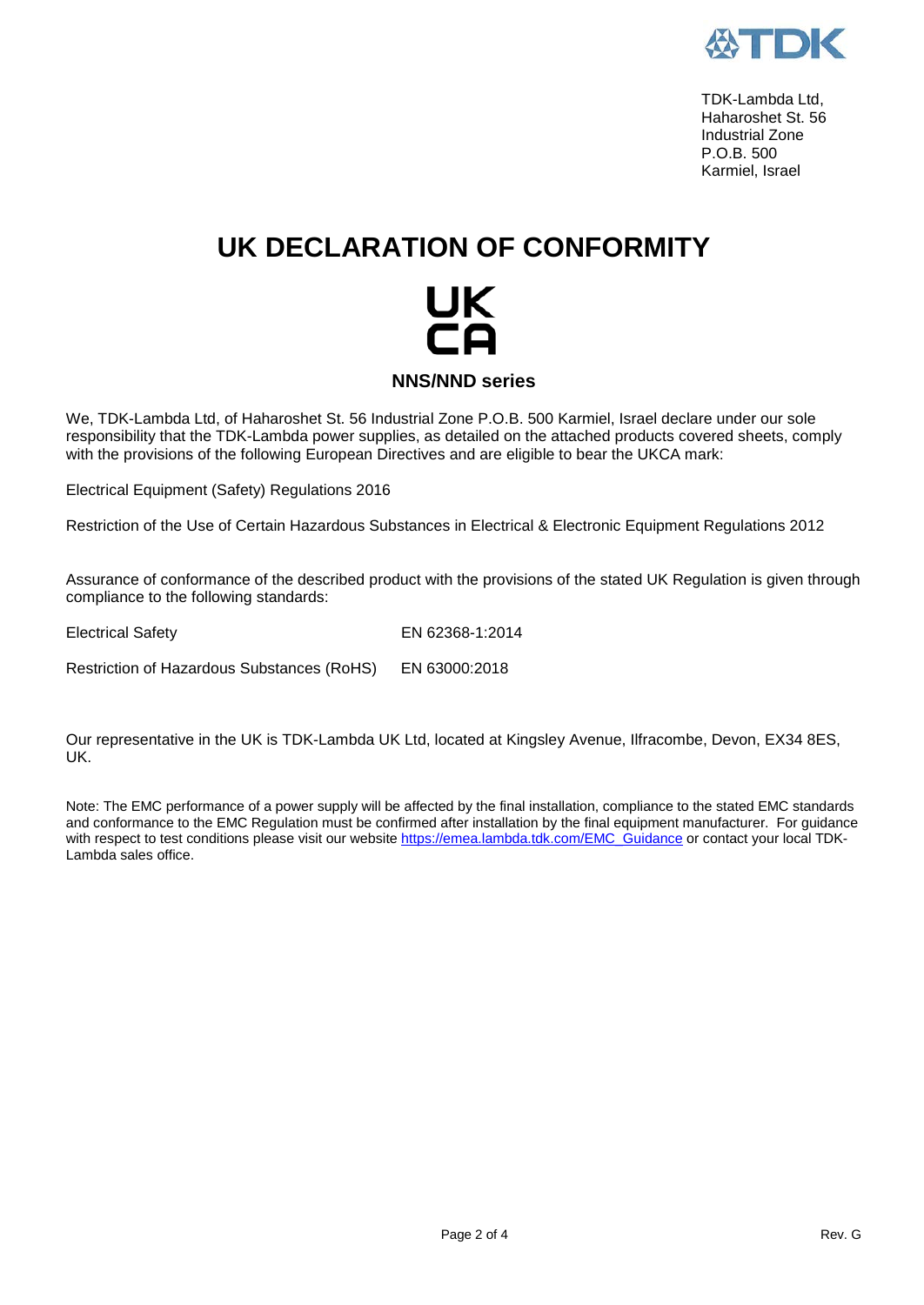

### **NNS/NND series – Products Covered**

1) NNS15-5; 2) NNS15-12; 3) NNS15-15; 4) NNS15-24; 5) NND15-1212; 6) NND15-1515; 7) NNS30-5; 8) NNS30-12; 9) NNS30-15; 10) NNS30-24; 11) NND30-1212; 12) NND30-1515; 13) NNS50-5; 14) NNS50-12; 15) NNS50-15; 16) NNS50-24